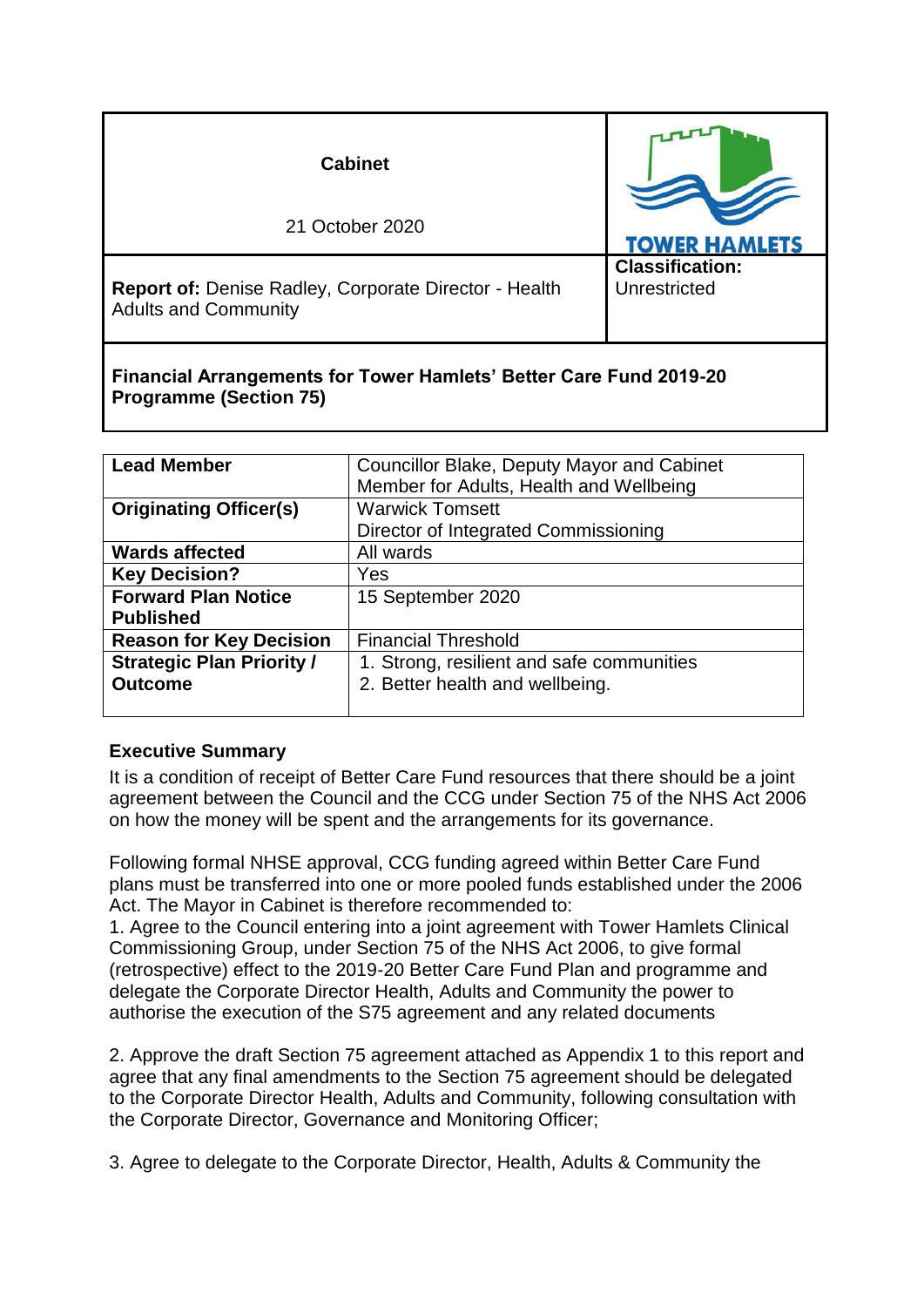authority to make amendments and enter into subsequent Better Care Fund Section 75 agreements for a period of five years from 2020/2021 including the power to authorise the execution of any of the relevant S75 agreements and any other related documents. Formal delegation will end on 31<sup>st</sup> March 2025.

#### **Recommendations:**

The Mayor in Cabinet is recommended to:

1. Agree to the Council entering into a joint agreement with Tower Hamlets Clinical Commissioning Group, under Section 75 of the NHS Act 2006, to give formal (retrospective) effect to the 2019-20 Better Care Fund Plan and programme and delegate the Corporate Director Health, Adults and Community the power to authorise the execution of the S75 agreement and any related documents

2. Approve the draft Section 75 agreement attached as Appendix 1 to this report and agree that any final amendments to the Section 75 agreement should be delegated to the Corporate Director Health, Adults and Community, following consultation with the Corporate Director, Governance and Monitoring Officer;

3. Agree to delegate to the Corporate Director, Health, Adults & Community the authority to make amendments and enter into subsequent Better Care Fund Section 75 agreements for a period of five years from 2020/2021 including the power to authorise the execution of any of the relevant S75 agreements and any other related documents. Formal delegation will end on 31<sup>st</sup> March 2025.

### **1 REASONS FOR THE DECISIONS**

- 1.1 It is a condition of receipt of Better Care Fund (BCF) resources that there should be a joint agreement between the Council and the CCG under Section 75 of the NHS Act 2006 outlining how the money will be spent and the arrangements for its governance
- 1.2 A signed Section 75 is required for audit purposes in support of local Better Care Fund plans and at present plan for 2019-20 is not supported by an up to date Section 75 agreement. This report seeks agreement of our Section 75 agreement for this period and also requests delegation for agreement of future BCF plans providing that BCF plans are supported by the Health and Wellbeing Board.

### **2 ALTERNATIVE OPTIONS**

2.1 Not to agree delegation of future Section 75 agreements and to continue with current arrangements which require Section 75 agreements to come to Cabinet for Mayoral approval on an annual basis.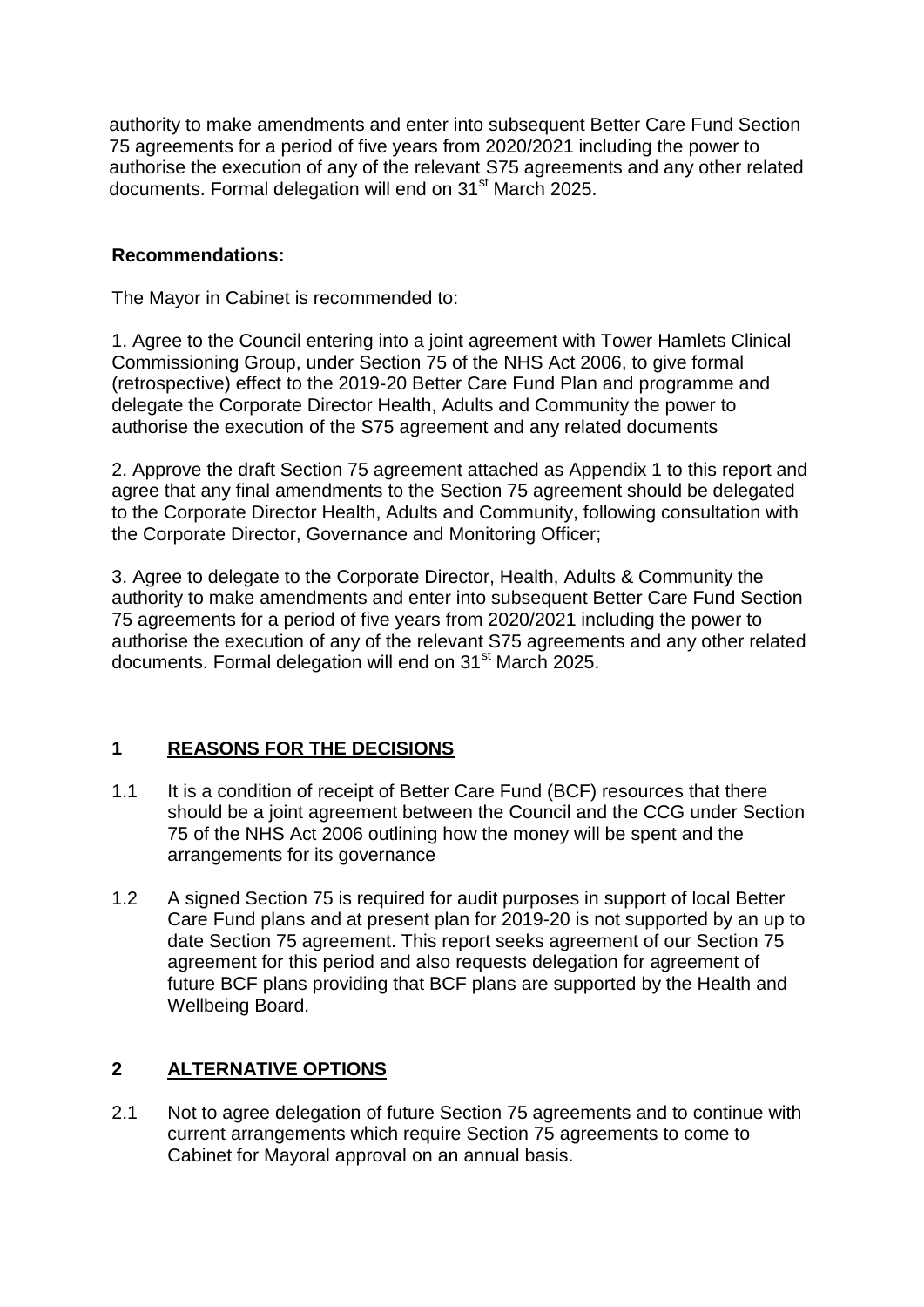## **3 DETAILS OF THE REPORT**

- 3.1 Currently in it's fifth year the aim of the Better Care Fund (BCF) is to deliver better outcomes and secure greater efficiency in health and social care services through increased integration of provision. To receive BCF funding, a local BCF Plan and programme needs to be agreed jointly by the council and the CCG, endorsed by the Health and Well-Being Board (HWBB) and finally approved by NHS England (NHSE). The jointly agreed programme then needs to be incorporated in a formal agreement under Section 75 of the NHS Act 2006.
- 3.2 BCF plans set out the local joint vision for, and approach to, integration, including how the activity in the BCF plan will complement the direction set in the NHS Long Term Plan and are also expected to take into account the wider context, including the development of Integrated Care Systems; the requirements of the Care Act, 2014, and wider local government transformation in the area covered by the plan - for example, programmes, such as Integrated Personal Commissioning.
- 3.3 The Health and Wellbeing Board who are required to approve Borough plans agreed our Better Care Fund plan for 2019-20 at its meeting on the 19<sup>th</sup> November 2019 and we received formal NHS approval of our BCF plan in December 2019.
- 3.4 The BCF programme in 2019-20 totalled £53.8M which was made up of CCG minimum contribution (£20.8m - an increase of 6.7% compared with 2018-19), the Disabled Facilities Grant (£2.0m), Improved Better Care Fund (£14.9m) and Winter Pressures Grant (£1.5m). Both the CCG and Council make additional contributions to the pooled fund of £13.7m and £0.9m respectively.
- 3.5 Note that the Better Care Fund is not additional funding to the council, instead it represents a continuation of existing funding to support the base budget spend on integrated services. A full list of services funded by the Better Care Fund in 2019-20 is included in the Better Care Fund Plan 2019-20 attached to this report (Appendix 2).
- 3.6 The government expects Section 75 agreements to have been signed within several months of the Plan being approved however this was not possible in 2019-20 due to the late agreement of BCF plans by NHS England (in this the plan was agreed 9 months into delivery) and the subsequent coronavirus pandemic. However, due to the BCF programme being rolled over from 2016- 19 into 2019-20 the schemes have continued to run from the beginning of the financial year and the signature of the Section 75 agreement formalises what has already been agreed by the HWBB. Therefore, the practical effects of the delay are minimal. The proposed agreement is attached as Appendix 1.
- 3.7 We are still awaiting guidance on the 2020-21 programme however due to the coronavirus pandemic we are anticipating a second annual rollover taking the current programme up to March 2021 after which we expect the aims of the fund will be refreshed in line with the national Better Care Fund review.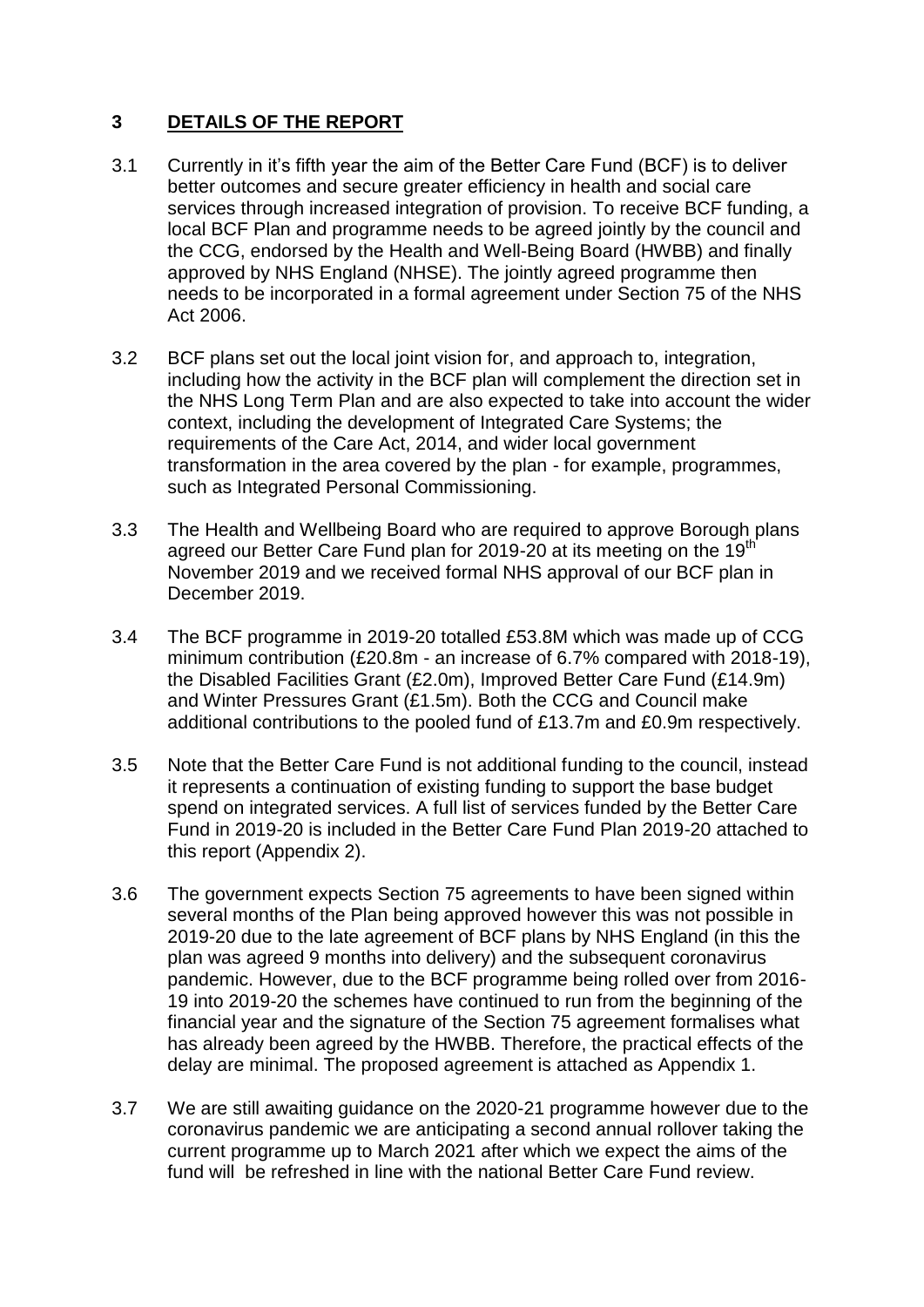Details of this will be confirmed following the Comprehensive Spending Review in Autumn 2020. However, funding for 2020-21 has been confirmed with no significant uplift.

- 3.8 In order to minimise administration this paper proposes that approval of future Section 75 agreements in support of Better Care Fund Plans be delegated to the Corporate Director, Health, Adults & Community for a period of five years providing that the Health and Wellbeing Board have approved the Better Care Fund plan and the Section 75 agreement is supported by the Corporate Director, Governance and Monitoring Officer.
- 3.9 A similar request is being made through Tower Hamlets Commissioning Group which proposes delegated authority for approval of the 2019-20 Section 75 (and future agreements) to the WEL CCG Managing Director.

#### **Aligning community and social care budgets between LBTH and THCCG**

- 3.10 A joint project between the Council and CCG is currently underway to understand the totality of spend across the two organisations for all community health and social care services in Tower Hamlets and to identify areas where budgets spent on the same cohorts of people or conditions could be aligned. This would build on the alignment already in place through the Better Care Fund.
- 3.11 Budget alignment of this kind has been undertaken to varying degrees by other local authority areas across England, and within North East London examples include Hackney, City of London and Waltham Forest.
- 3.12 The expected benefits of aligning budgets could include:
	- 3.13 improving outcomes for service users where smarter commissioning and/or joint funding is enabling a more streamlined and holistic approach to service provision and potentially providing enhanced care through increased spending power;
	- 3.14 providing a greater understanding of the total amount spent on certain services across the borough, allowing smarter commissioning of services where spending decisions by one organisation are made with an awareness of the wider system resources;
	- 3.15 identifying any opportunities for joint funding on certain services to reduce duplication and better realise value for money;
	- 3.16 laying the foundations for pooling budgets in future and more deeply embedding community health and social care provision
- 3.17 This is an ongoing piece of work, due to provide initial proposals by Autumn 2020. Any proposals will first be brought back to Cabinet for review and decision.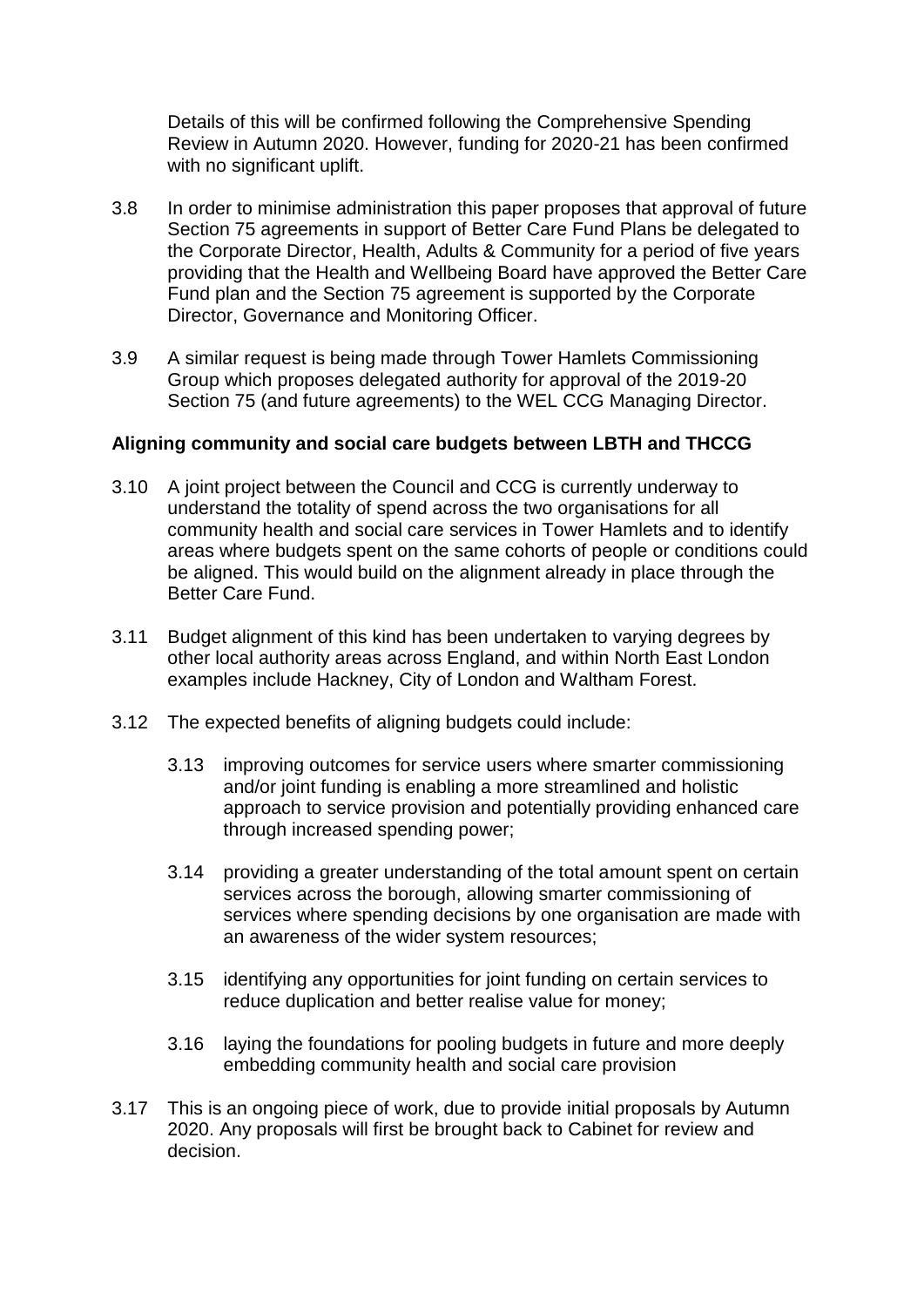# **4 EQUALITIES IMPLICATIONS**

4.1 The Better Care Fund is concerned with better integrating health and social care services to people with a diverse range of illnesses and conditions. These include people with mental health problems, people at risk of being admitted to hospital and people able to be discharged from hospital with appropriate support. It also funds services concerned with Reablement supporting people to learn or relearn skills necessary for daily living following ill-health or disability; the adaptation of the domestic accommodation of people with disabilities to enable them to live at home, and the training of staff in the use of assistive technology.

## **5 OTHER STATUTORY IMPLICATIONS**

5.1 The Better Care Fund is concerned with achieving best value in the health and social care economy, by ensuring that services are provided most appropriately across the system and that the allocation of resources supports efficiency improvements, as well as better outcomes for service users. It also seeks to reduce the historic problem of financial savings in one sector being achieved at the expense of additional costs in the other, through better joint planning and shared priorities.

## **6 COMMENTS OF THE CHIEF FINANCE OFFICER**

- 6.1 The proposed Better Care Fund programme for 2019-20 was endorsed by the Health and Wellbeing Board (HWBB) on 19 November 2019 and most recently by NHS England (NHSE) in December 2019. This report is a request for Mayoral approval to sign a joint agreement with Tower Hamlets Clinical Commissioning Group (CCG), under Section 75 of the NHS Act 2006, to give formal effect to the Better Care Fund Plan and programme. There is also a request to agree to delegate any final amendments to the s75 agreement to the Corporate Director of Health, Adults & Community, in consultation with Corporate Director of Law, Probity and Governance.
- 6.2 The proposed BCF plan for 2019-20 increases the value of functions pooled via the Better Care Fund Section 75 agreement to approximately £53.78m in 2019-20. The funding within the oversight of the BCF comprises the Council (£19.23m) and the CCG (£34.55m) investments. The core health contribution to the BCF is channelled via the CCG, whilst the Council contribution also includes the Disabled Facilities Grant (£2.045m), the Improved Better Care Fund (£14.851m) and Winter Pressures Grant (£1.465m).
- 6.3 It should be noted that the DFG is a capital grant that has to be used within the conditions of the grant. It is time limited and can only be used for specific purposes that meet capital accounting criteria. The Council has established a DFG working group who will ensure that the conditions are adhered to.
- 6.4 The 2019-20 Better Care Fund programme addresses the relevant financial / non-financial risks and sets out mitigating actions. However, the risk share should be reviewed regularly and reflected in the allocation. Failure to review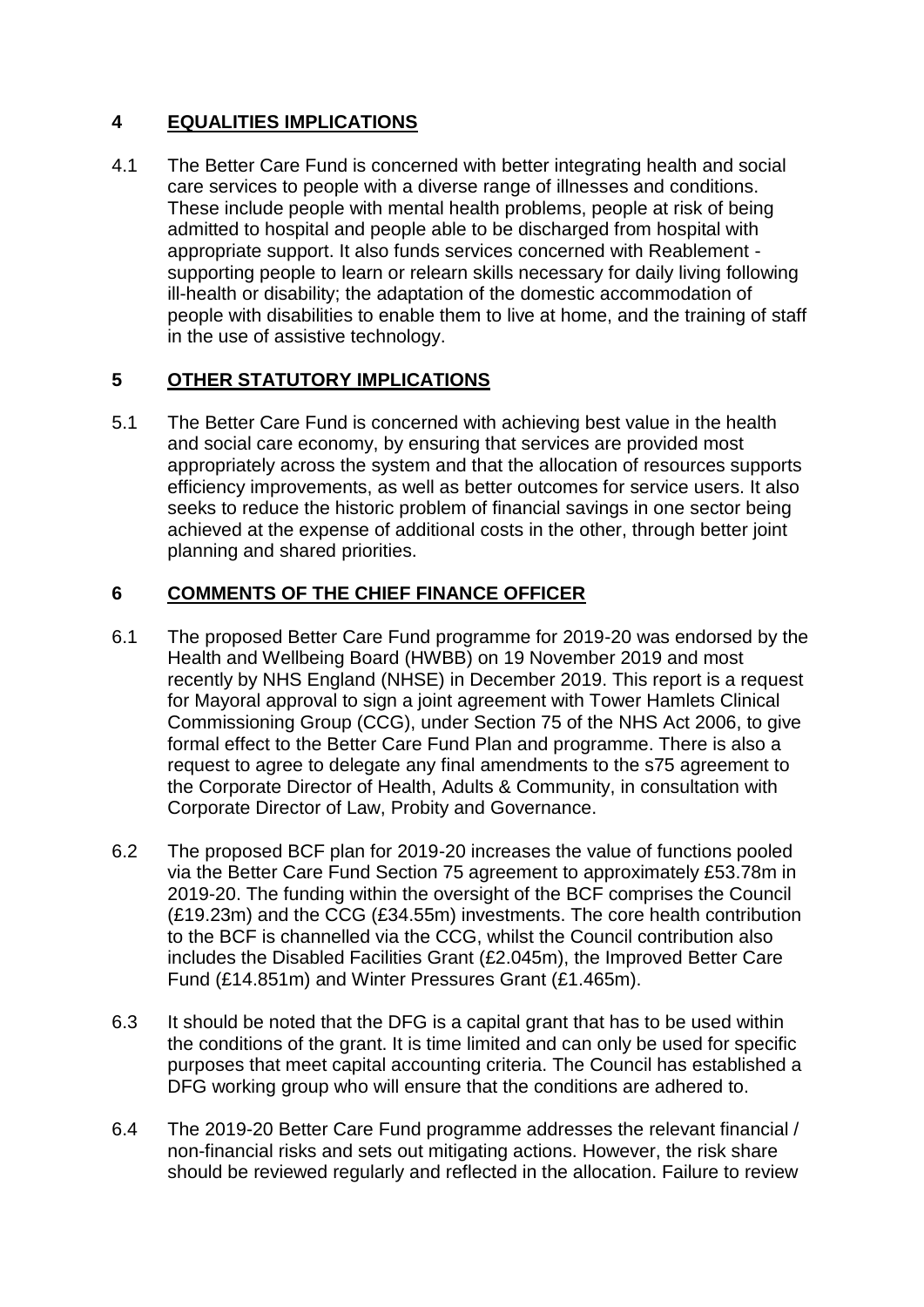the risk may lead to extra base budget pressures for both the Council and the CCG.

### **7 COMMENTS OF LEGAL SERVICES**

- 7.1 The Council has a duty under the Care Act 2014 to promote the well-being of its residents and ensure that adequate level of care and support is provided by integrating care and support provision with health provision. The Care Act 2014 also amended the National Service Act 2006 to provide the legislative basis for the Better Care Fund.
- 7.2 The Government through the Better Care Fund policy framework provides Financial support for Councils and NHS organisations to jointly plan and deliver local services. NHS England is required to put in place arrangements for CCGs to pool a mandated minimum amount of funding. Local authorities are required to continue to pool grant funding from the Better Care Fund, Winter Pressures funding and the Disabled Facilities Grant. A condition for receiving the funding is that Councils and NHS bodies enter into a section 75 agreement.
- 7.3 The Government published a policy framework to set National Conditions for the Better Care Fund in 2019-2020. The allocation of the Better Care Fund will be made via section 31 Grant. The Council is required to jointly work with the NHS to ensure that conditions set under the section 31 grant are met. This can only be achieved by entering into a section 75 agreement. Failure to do so will put the Council in breach of the section 31 grant conditions.
- 7.4 A Section 75 agreement provides for the establishment of funds made up of contributions from the Council and NHS CCG and delegates certain Council and CCG' health related functions to improve the way these functions are exercised. Whilst no competition is required to enter into this agreement as it is a condition to meet the Government Policy Framework, the Council is not absolved from carrying out a procurement exercise to purchase the related services. The Council and CCG will carry out collaborative procurements in compliance with the Public Contracts Regulations 2015 to purchase services designed to meet the Better Care Fund plan.
- 7.5 The s75 agreement attached to this report at Appendix 1 has been drafted to reflect the 2019-2020 Better Care Fund Plan and define the Council and CCG' respective roles and responsibilities to meet the current Government Policy Framework requirements. It seems reasonable to delegate any future amendments to this s75 agreement to the Corporate Director Health, Adults and Community considering the nature of the contract and future changes to the Government Policy Framework.
- 7.6 The Council is required when exercising its functions to comply with the duty set out in section 149 of the Equality Act 2010, namely to have due regard to the need to eliminate unlawful discrimination, advance equality of opportunity between those who share a protected characteristic and those who do not,